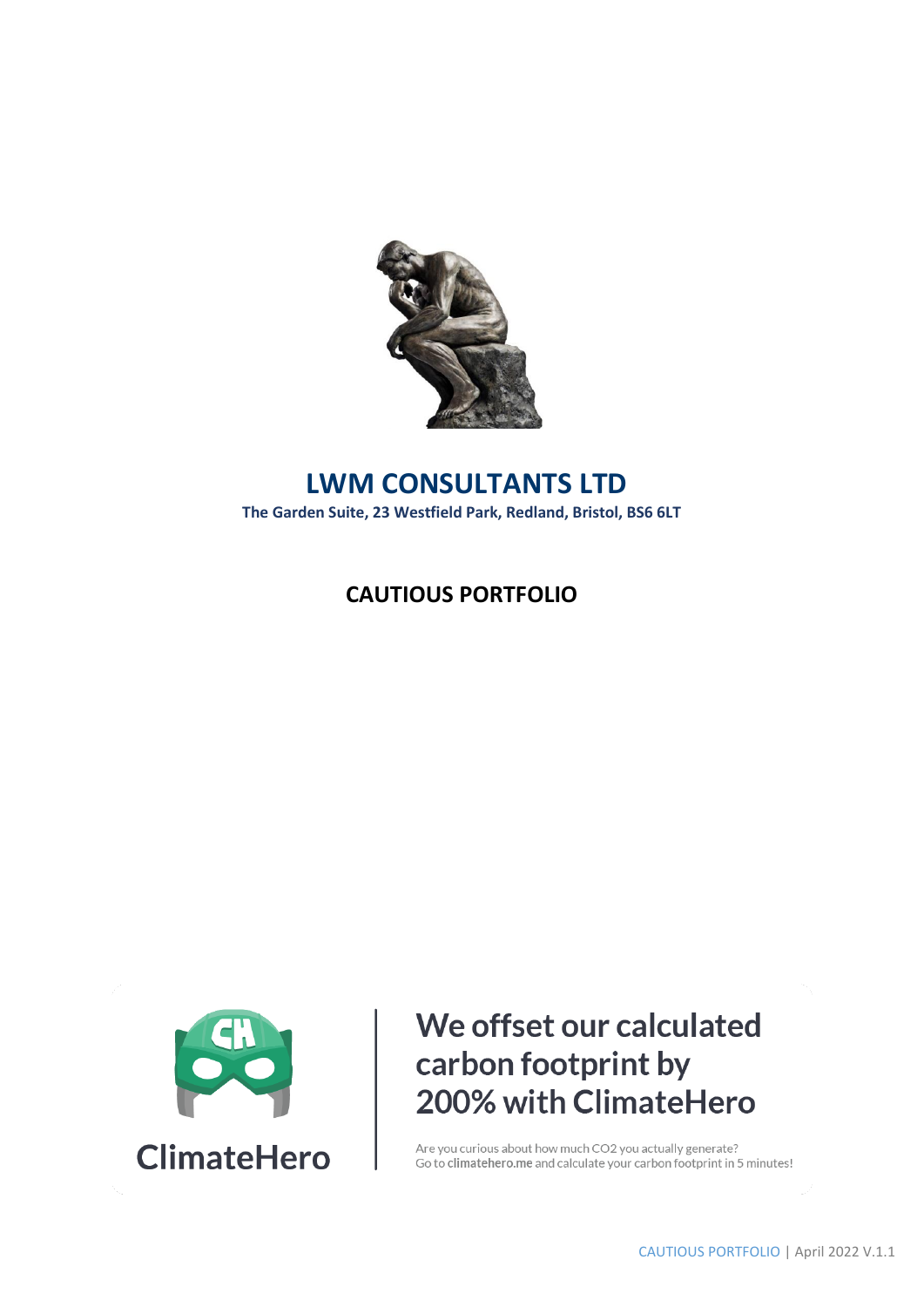**Aim** - The portfolio looks to deliver above inflation returns (capital growth) through a combination of fixed interest, equity and property investments.

**Key points** - The portfolio holds approximately 54% in assets such as fixed interest, property, infrastructure and multi asset funds, with the rest in equity funds. We believe this is the best way to provide potential upside growth as well as protection against downside fluctuations.

**Asset allocation –** the portfolio will diversify your assets between funds offering exposure to different sectors of the market and regions. Creating the right mix of assets is an important part of the process of building a portfolio designed to meet your financial objectives. Your portfolio is monitored and reviewed on an ongoing basis to ensure that it remains in line with your risk profile.

|                                                            | 2021/2022               |
|------------------------------------------------------------|-------------------------|
|                                                            | <b>Asset Allocation</b> |
| <b>Diversified Assets</b>                                  | 54.00%                  |
| <b>Equities</b>                                            |                         |
| <b>Europe including UK</b>                                 | 14.00%                  |
| บร                                                         | 8.00%                   |
| <b>General Global</b>                                      | 11.00%                  |
| <b>Emerging Markets and Asia Including Japan and China</b> | 13.00%                  |
|                                                            | 100.00%                 |

**Risk - -** The table below shows the potential volatility (rapid or unpredictable changes, especially for the worse, in the portfolio value at any given point in time) of the proposed holdings based on past performance. For example, over 15 years, the proposed holdings returned 10.09% p.a.; the volatility on the upside and downside was 12.51%. This means at any point in time the average maximum downside was -2.42% and upside 22.60%. These are purely a guide and are not guaranteed; the actual figures could be higher or lower at any single point in time.

|          | <b>Return</b> | <b>Volatility</b> |
|----------|---------------|-------------------|
| 1 Year   | 36.19%        | 10.61%            |
| 3 Years  | 14.33%        | 11.49%            |
| 5 Years  | 14.44%        | 9.88%             |
| 10 Years | 11.65%        | 9.55%             |
| 15 Years | 10.09%        | 12.51%            |

We aim to deliver positive returns over the medium to long term with volatility about 20% below the FTSE World Index. **Both returns and volatility are not guaranteed but act as a guide.** 

You should also consider specific risks such as inflationary risk, counterparty risk and risks arising from a lack of diversification.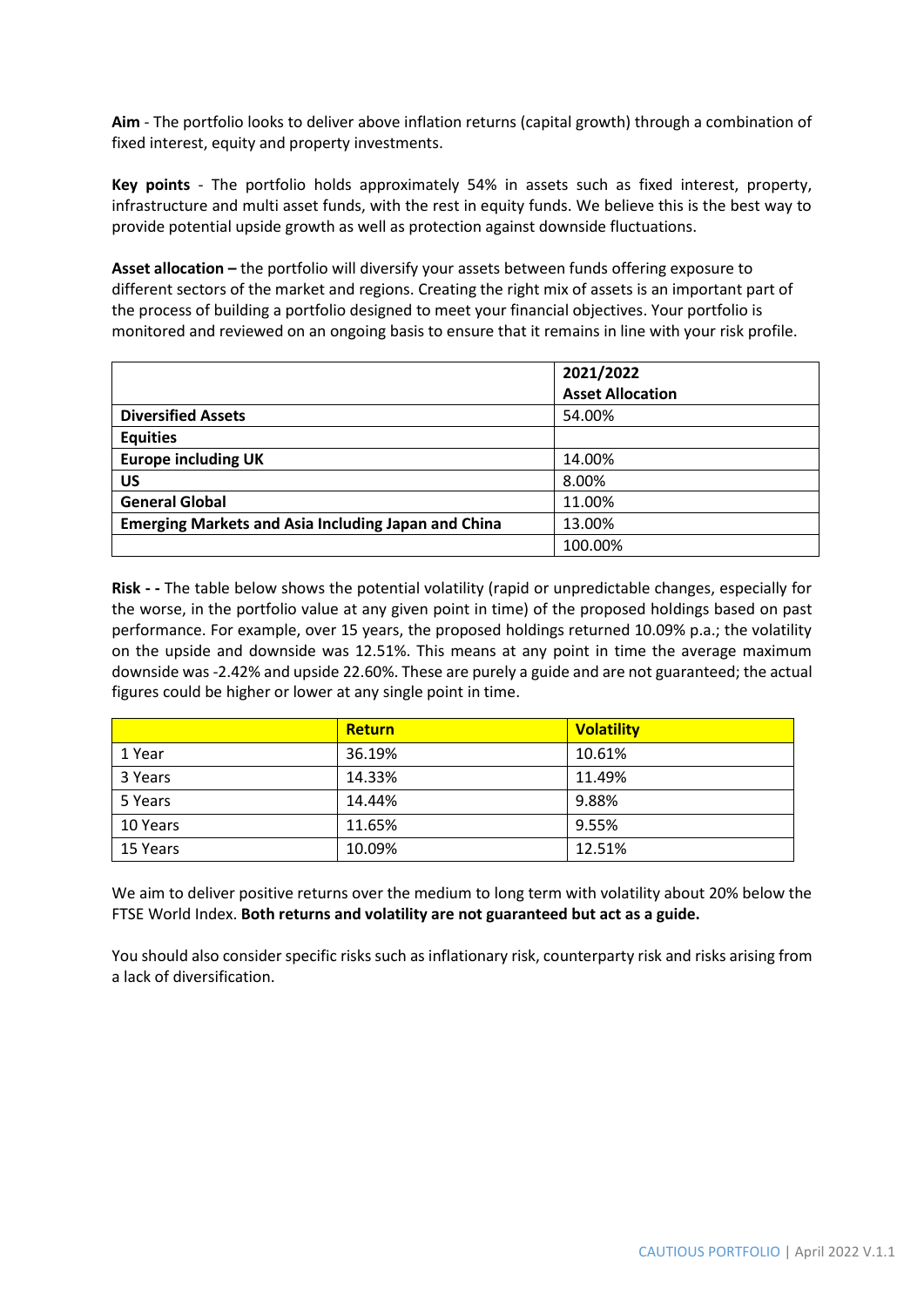**Market shocks -** The table below takes six past market shocks and shows how the holdings **in the portfolio as at 1 July 2021** would have performed both in the year of and after the event. This reflects the fund charges but does not account for any product charges or advice fees.

|           | <b>Black Monday</b>    |              | September 11           |           | <b>WorldCom bankruptcy</b> |
|-----------|------------------------|--------------|------------------------|-----------|----------------------------|
| 1987      | 1988                   | 2002<br>2001 |                        | 2002      | 2003                       |
| $-12.10%$ | 23.89%                 | $-17.79%$    | $-23.15%$              | $-23.15%$ | 34.06%                     |
|           |                        |              |                        |           |                            |
|           | Global economic crisis |              | <b>Eurozone crisis</b> |           | <b>Brexit</b>              |
| 2008      | 2009                   | 2011         | 2012                   | 2016      | 2017                       |
| $-23.86%$ | 34.08%                 | $-4.57%$     | 12.30%                 | 17.52%    | 17.10%                     |

Putting this in context, the table below shows what £150,000 invested on 1 January 2008 would have been worth each December from 2008 to 2012 (including all fees and charges), based on the proposed portfolio:

|                  | % return (cumulative) | Monetary Amount (£) |
|------------------|-----------------------|---------------------|
| 31 December 2008 | $-25.26%$             | £112,110.00         |
| 31 December 2009 | $-0.84%$              | £148,747.00         |
| 31 December 2010 | 20.01%                | £180,147.00         |
| 31 December 2011 | 12.93%                | £169,392.00         |
| 31 December 2012 | 25.24%                | £187,855.00         |

The average return after charges from 1 January 2008 to 31 December 2012 was 5.04% p.a.; this reflects two down periods in 2008 and 2011.

**Time period return:** The table below shows the best and worst returns over 3 months, 1 year and 3 years:

|          | Best (%)            | Worst (%)             |
|----------|---------------------|-----------------------|
| 3 months | 17.89 (04/20-06/20) | $-12.08(01/20-03/20)$ |
| 1 year   | 36.19 (04/20-03/21) | $-3.16(06/11-05/12)$  |
| 3 years  | 16.39 (06/12-05/15) | 5.72 (04/17-03/20)    |

**Loss of capital -** The portfolio is positioned as a long-term investment (5 years plus). The aim is to achieve a positive outcome over the investment period; although past performance is no guide to future performance and investments can fall as well as rise.

The table above highlights that there will be movements in the value of the investment (both positive and negative) during this time frame. The figures do not reflect any withdrawals or additional investments.

There is the potential for capital loss particularly where the investment is encashed during a down period (in this example 2008 and 2009). Even encashing on 31 December 2011 would have achieved a positive return on the initial investment.

### **SPECIAL NOTE: You should note that the holdings can and do change; the figures shown above are illustrative only and are not a guarantee of what might happen in the future.** They aim to demonstrate the potential risks and volatility based on five past market shocks, with no prediction of future events.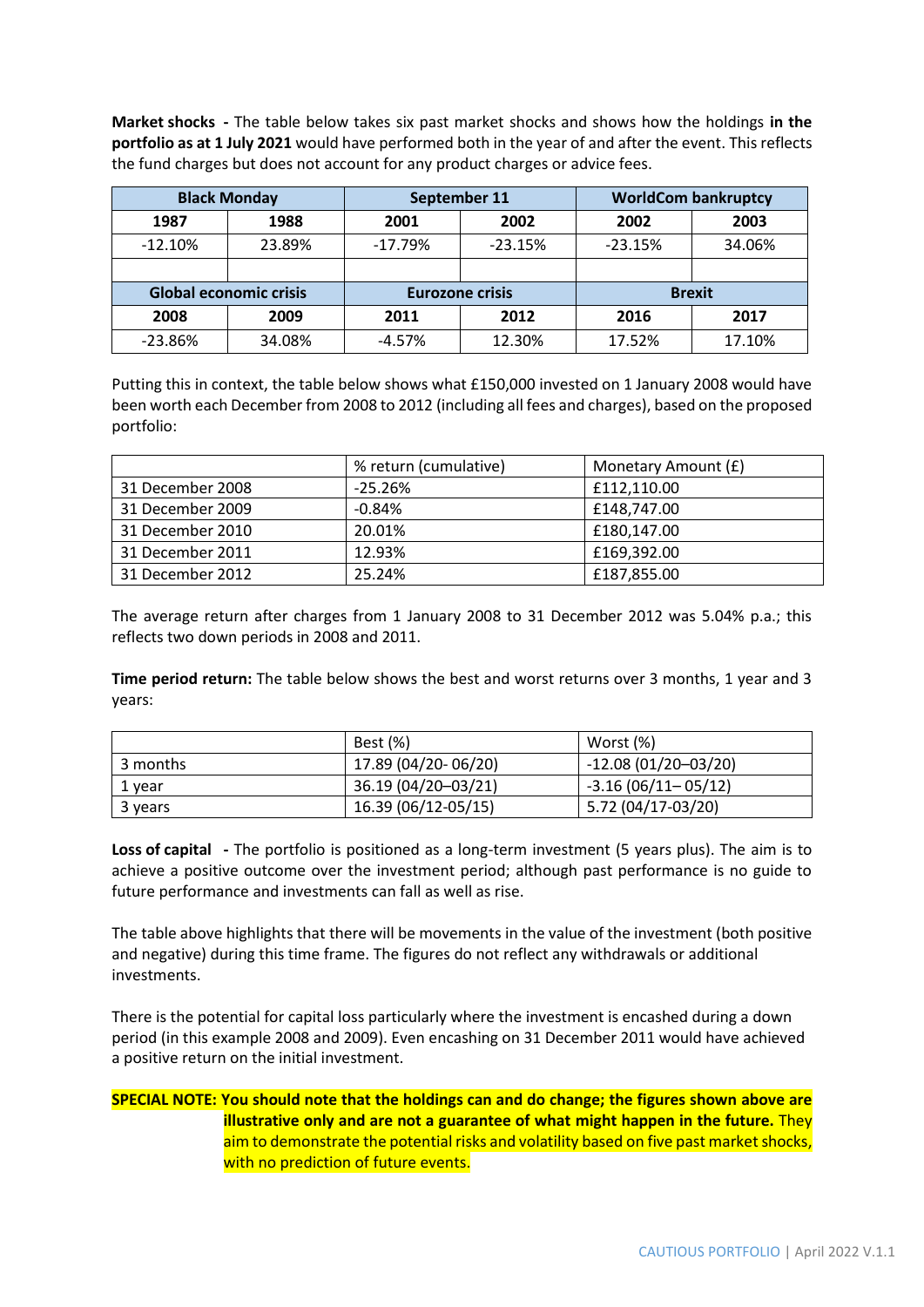#### **CAUTIOUS PORTFOLIO PEFORMANCE**

The Portfolio was launched on 1 January 2009 and the total return up to 31 March 2022 was 218.02% (9.13% p.a.) against a benchmark return of 117.54% (6.04% p.a.).



Portfolio vs Benchmark – 1 January 2009 – 31 March 2022

|                                                 | 2018     | 2019   | 2020  | 2021   | 2022     | <b>Since</b><br>Launch |
|-------------------------------------------------|----------|--------|-------|--------|----------|------------------------|
| <b>Cautious Portfolio</b>                       | $-5.88%$ | 16.93% | 7.25% | 10.28% | $-5.51%$ | $9.13\%$ p.a.          |
| <b>LWM Benchmark</b>                            | $-4.16%$ | 12.24% | 6.98% | 5.76%  | -4.67%   | $6.04\%$ p.a.          |
| <b>IA Mixed Investment 20-</b><br>60% Benchmark | $-5.11%$ | 12.08% | 3.49% | 6.28%  | $-3.38%$ | 5.82% p.a.             |

|                            | 1 Year to<br>31/03/18 | 1 Year to<br>31/03/19 | 1 Year to<br>31/03/20 | 1 Year to<br>31/03/21 | 1 Year to<br>31/03/21 |
|----------------------------|-----------------------|-----------------------|-----------------------|-----------------------|-----------------------|
| <b>Cautious Portfolio</b>  | 3.57%                 | 4.52%                 | $-10.27%$             | 30.71%                | 4.43%                 |
| <b>LWM Benchmark</b>       | 2.50%                 | 3.68%                 | $-2.55%$              | 17.25%                | 0.18%                 |
| IA Mixed Investment 20-60% | 0.83%                 | 2.89%                 | $-7.14%$              | 20.05%                | 1.77%                 |
| <b>Benchmark</b>           |                       |                       |                       |                       |                       |

**Note:** RPI is a measure of inflation; for example, in 2021 the Portfolio returned 5.15% after inflation. Cash is a means of demonstrating an upward curve with no stock market volatility.

**BENCHMARKS:** The key measure for us is to outperform a fund that tracks an index over the medium to long term. Within each sector, we will have funds that perform differently. We have set a benchmark which accurately and fairly reflects what we are aiming to do. The benchmark is tradeable and therefore can be invested in.